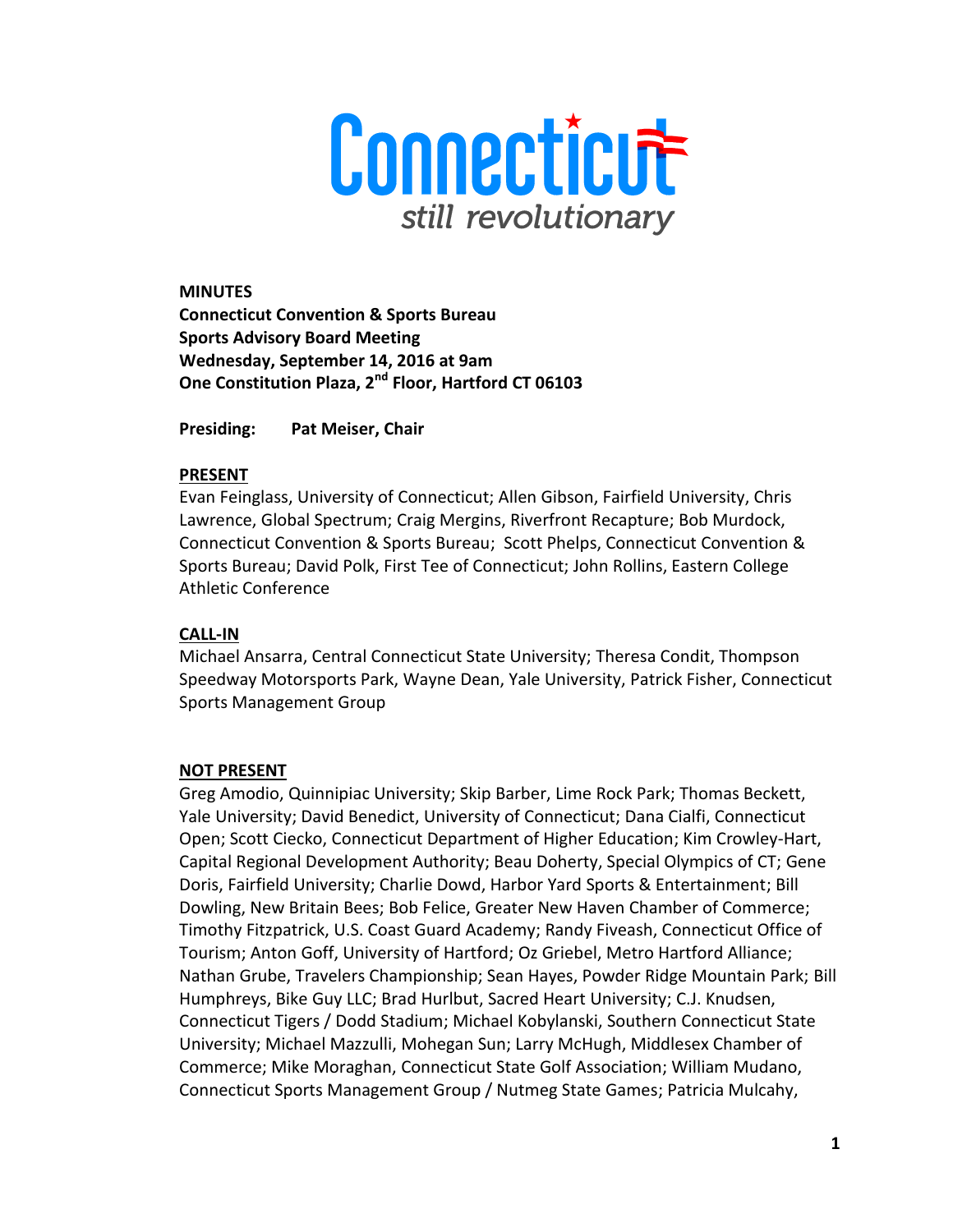Connecticut State University System; Alayne Murphy, Webster Bank Arena: Michael Murtha, Mohegan Sun; Karissa Neihoff, Connecticut interscholastic Athletic Conference; Karen O'Connell, Foxwoods Resort Casino; Maura Provencher, Connecticut Conference of Independent Colleges; Michael Renwick, Trinity College; Tim Restall, Hartford Yard Goats; Beth Shluger, Hartford Marathon Foundation; Chris Sienko, Connecticut Sun; Jamie Toole, Bridgeport Bluefish; Renea Topp, Lime Rock Park; Josh Vanada, Thompson Speedway Motorsports Park; Sara Willcox, Connecticut Open

### **Introduction and Call to Order:**

Ms. Meiser called the meeting to order at 9:10am.

#### **Review and Approval of Minutes:**

The minutes of the April 21, 2016 meeting were reviewed and accepted by a unanimous vote.

### **CTCSB Update:**

Mr. Phelps stated that, even with all of the budget cuts, the sales numbers are up as compared to past year. This includes an increase of 27% in the number of leads over the previous year and an increase in lead room nights of 71% over the previous year. Much of the increase is attributed to the CTCSB collaborating with colleges on the NCAA bids for the 2018-2022 timeframe this Fall.

Mr. Phelps encouraged all SAB Members to attend the 2<sup>nd</sup> Annual CTSCB Hospitality Industry Night that will be held on Thursday, October 6 at the First Tee of Connecticut in Cromwell. At this year's event, the Thomas J. Shortell Award will be presented to Howie Dickenman, who recently retired from Central Connecticut State University as the Men's Basketball Head Coach.

The Thomas J. Shortell Award is given to a Connecticut resident who has had a longterm successful sports career. Howie Dickenman has spent 40 years as one of our state's greatest basketball coaches. He began his coaching career at New Britain High School, later worked at the University of Connecticut for many years, and spent the past two decades at the Central Connecticut State University where he retired as Head Coach at the end of last season. We are extremely pleased to honor Coach Dickenman during our 2016 Hospitality Industry Night.

### **Sports Marketing Report:**

**TEAMS Conference**: Mr. Murdock reported on his upcoming appointments for the TEAMS Conference which he will attend in two weeks in Atlantic City, New Jersey. Mr. Murdock is scheduled to meet with sports event planners including:

Adrenaline Sports Management (Santa Hustle), Asian Basketball Championships of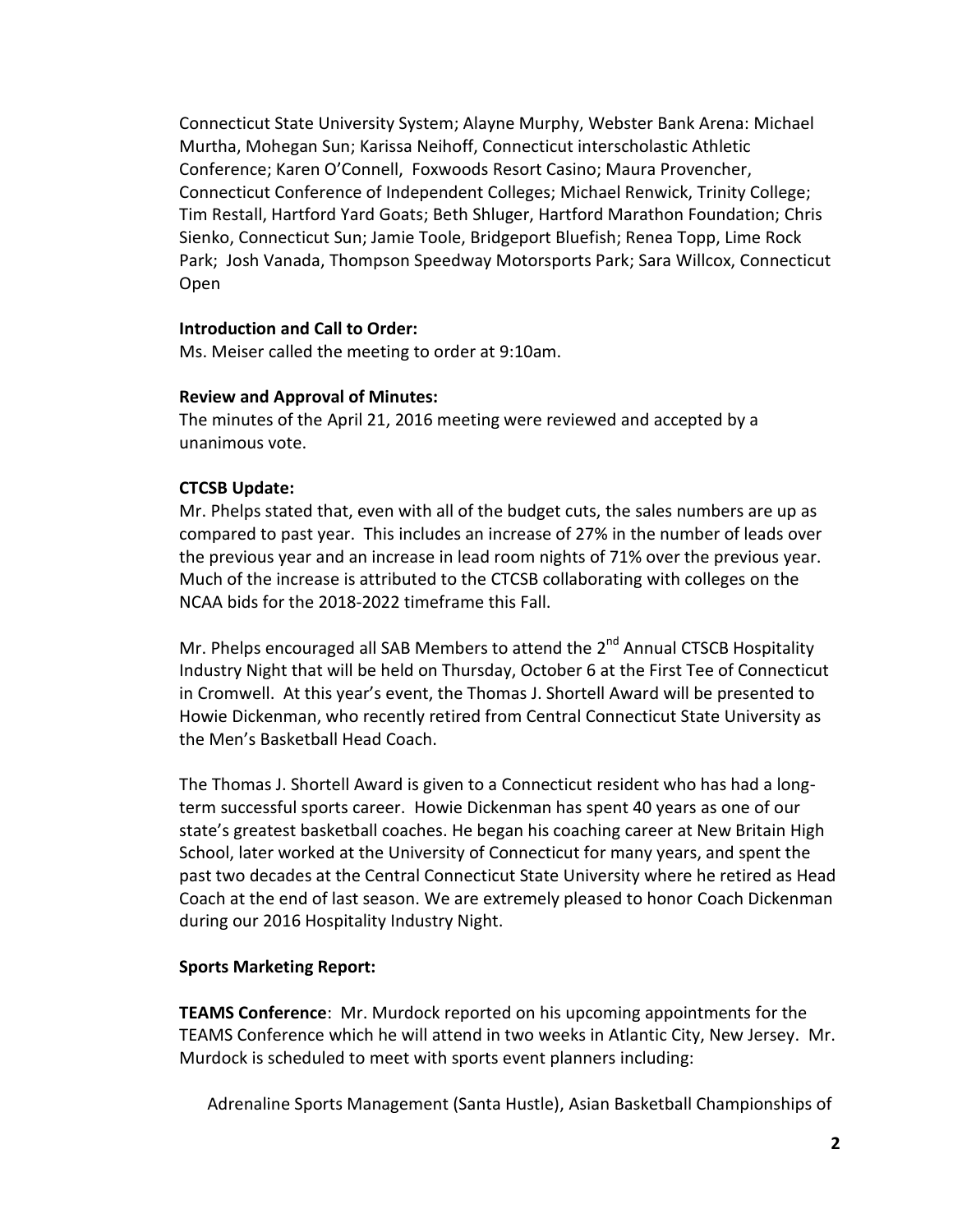North America, Beach Rugby America, CrossFit Games, ESPN X-Games, EVP Volleyball Tour, Fishers of Men, Hurricane Action Sports, Jam On It Basketball, Killer 'B' Promotions, National Gay Basketball League, NXT Sports, LLC, One Hockey, Orienteering USA, Paralyzed Veterans of America, Pop Warner Cheer, Pro-Am Beach Soccer, Robogames, Robotics Education and Competition Foundation, Red Frog Events, Running USA, Savage Race, Showstoppers Dance, Spartan Race, Trilogy Lacrosse, USA Climbing, USA Curling, US Lacrosse, US Corporate Games, USA Crits Series, US Rowing, USA Field Hockey, USA Judo, USA Masters Games, USA Quidditch, USA Track & Field, USA Weightlifting, We Build You Play Sports.

**Major bids in process:** The Brooklawn Country Club in Fairfield has submitted a bid for the 2021 Solheim Cup. This is the most prestigious event in women's professional golf. The Committee is cautiously optimistic about the chances of securing this event that would result in about a \$50M economic impact for Connecticut. The 2021 Solheim Cup would utilize approximately 50-60,000 hotel room nights, bring 120,000 people to the Brooklawn Country Club and result in worldwide media coverage for the State. The Bid Committee recently had a press event which drew media from Connecticut, New York City and New Jersey. The media outlets were asked to let their readership know about the bid and made a call to action to reach out to the LPGA on behalf of Brooklawn's bid. The LPGA will make their decision in December.

**NCAA Championships**: The National Collegiate Athletic Association (NCAA) released the bid specs for the 2018-22 quadrennial. We will find out the results of the bids in early December. The CTCSB will be partnering with colleges and universities in Connecticut to bid on events including

- 2018-22 NCAA DI Men's Basketball First / Second Rounds
- 2018-22 NCAA DI Men's Basketball Regional Championships
- 2018-22 NCAA DI Men's Ice Hockey Regional Championships
- 2019-20 NCAA DI Women's Volleyball Final Four
- 2018-22 NCAA DI Women's Ice Hockey Frozen Four
- 2019-22 NCAA DI Men's Golf Regional Championships

#### **Media:**

The CTCSB continues to make best efforts to gain exposure for Connecticut and our venues. Mr. Murdock was recently interviewed for these publications:

- SportsEvents Magazine on what makes Connecticut an attractive place to host an event.
- SportsEvents Magazine on USA Gymnastics with a focus on June's P & G Championship and Secret Cup in Hartford.
- Destination Management Magazine on tennis with a focus on Chelsea Piers, Connecticut Tennis Center at Yale and Four Seasons Racquet Club in Wilton.